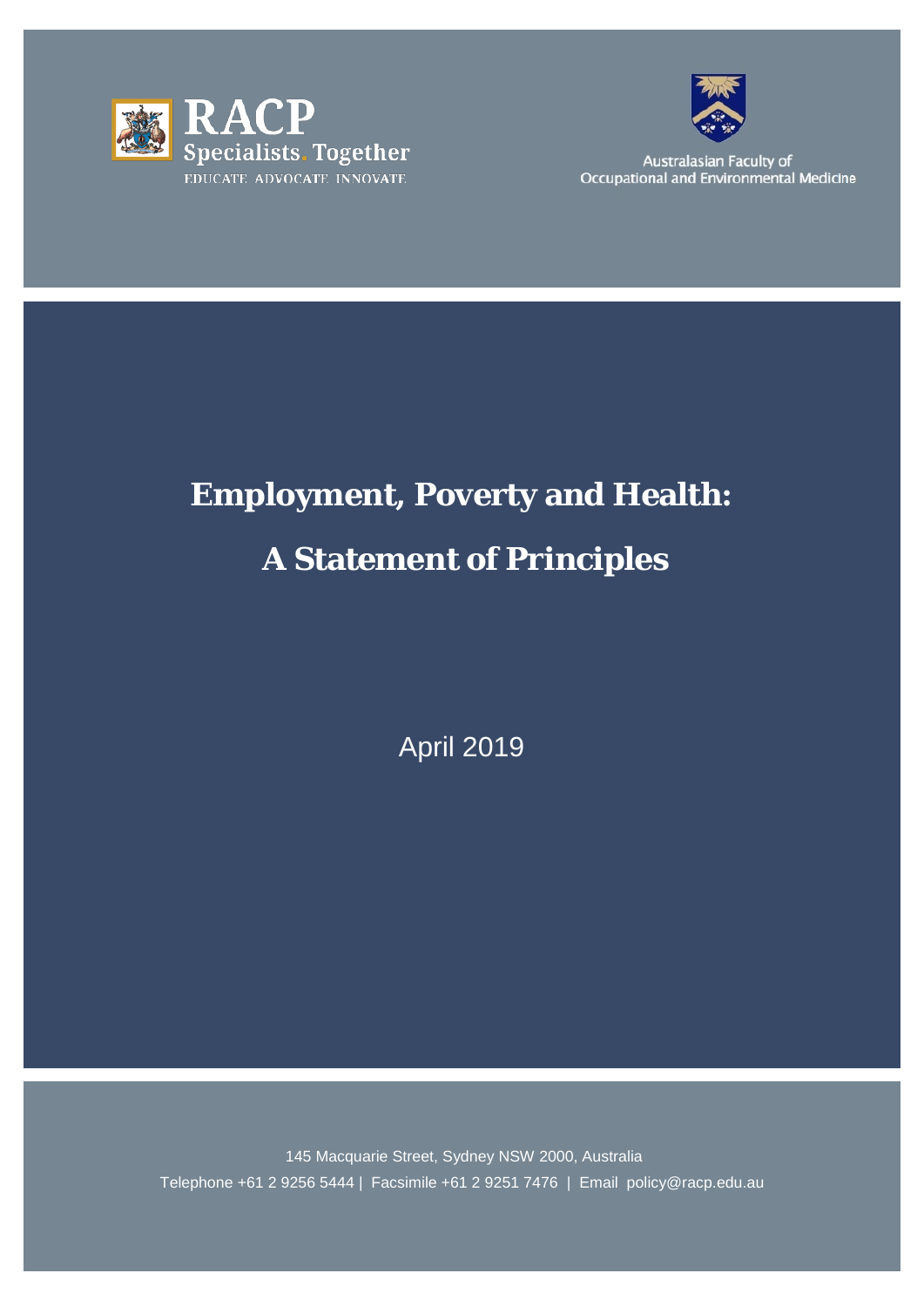#### Contents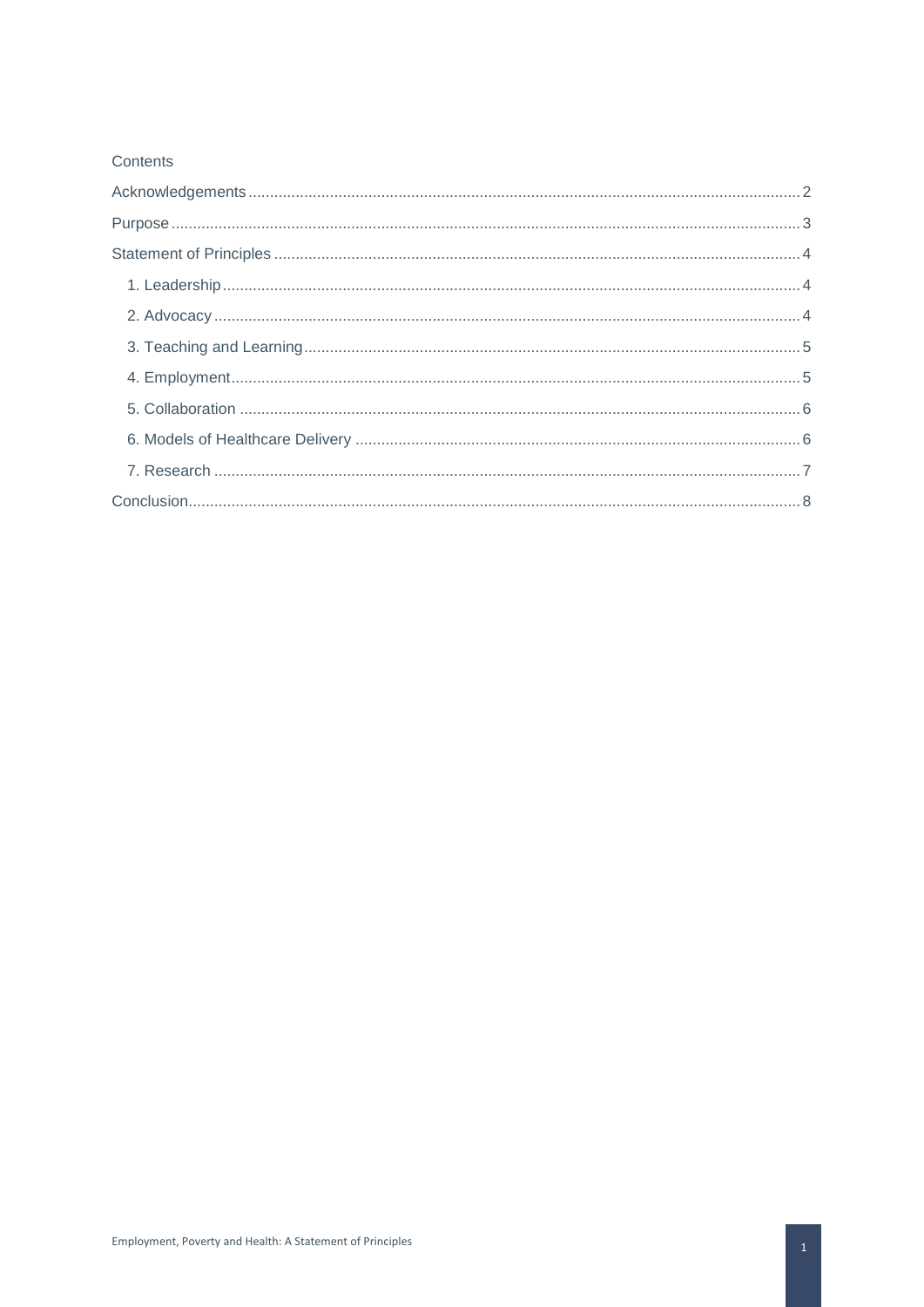# **About the Australasian Faculty of Occupational & Environmental Medicine (AFOEM)**

The Australasian Faculty of Occupational and Environmental Medicine (AFOEM) of the Royal Australasian College of Physicians is the peak medical body for Occupational and Environmental Physicians, comprising over 500 medical specialists in Australia and New Zealand, who understand the relationships between health and good work, manage the physical, social and mental wellbeing of workers and provide medical expertise to organisations to optimise productivity.

# <span id="page-2-0"></span>**Acknowledgements**

The RACP would like to acknowledge the members of the Reference Group that led this work: Dr David Beaumont (Chair) Dr Robin Chase Dr Peter Connaughton Dr Bret Hart Dr Farhan Shahzad

Supported by the following RACP staff:

Louise Hardy, General Manager, Policy and Advocacy Veronica Le Nevez, Manager, Policy and Advocacy Renata Houen, Policy and Advocacy Officer Claire Celia, Senior Policy and Advocacy Officer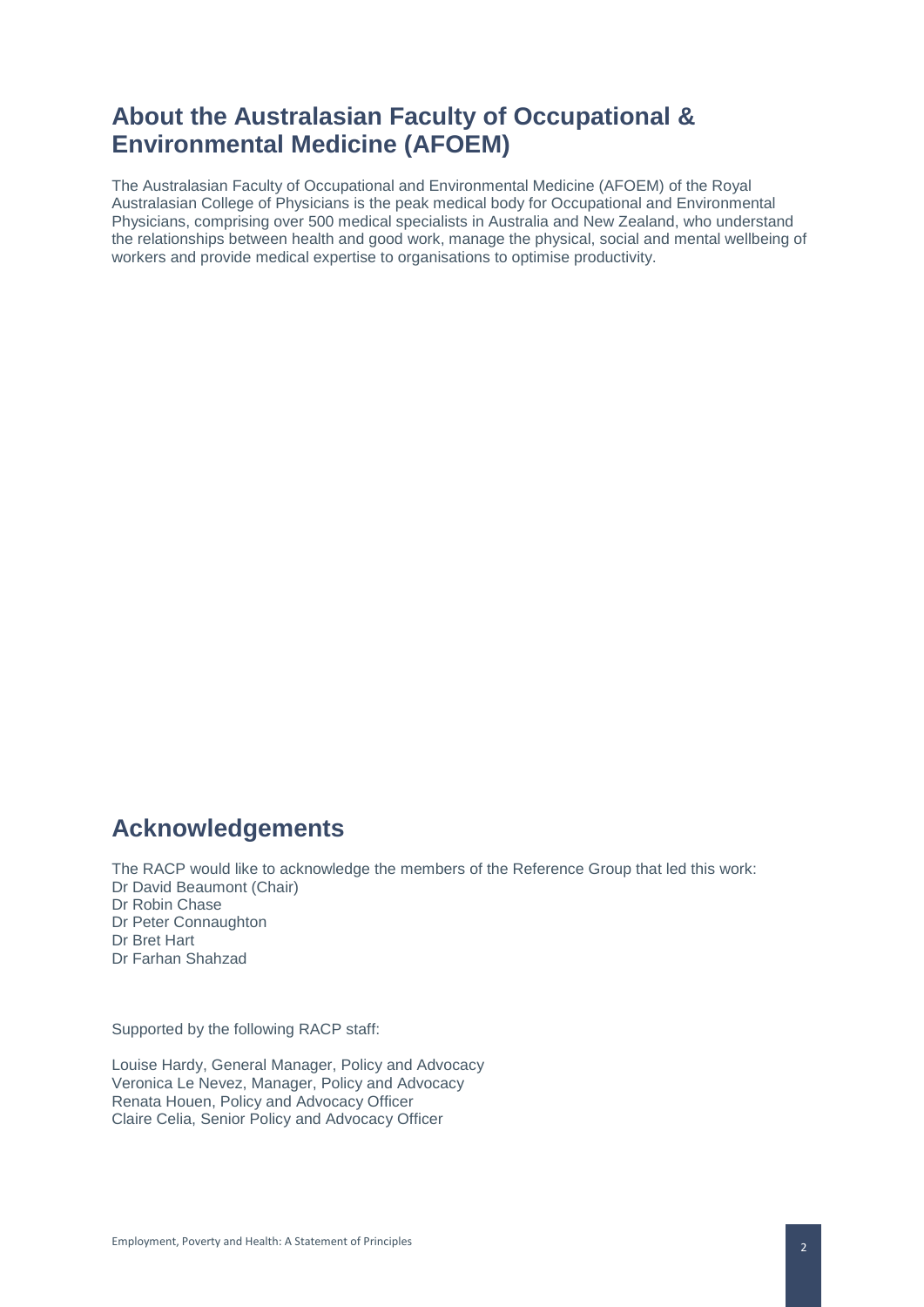# <span id="page-3-0"></span>**Purpose**

Many diseases and illnesses are precipitated, exacerbated, mitigated or prevented by the conditions under which people are born, grow, live, work and age. These factors – which include social, economic, political, cultural and physical circumstances – are referred to as the social determinants of health, or SDoH<sup>[1](#page-3-1)</sup>. These determinants affect populations both positively and negatively, and are not merely limited to those experiencing disadvantage or hardship. Employment is a key social determinant, because safe and healthy work practices and healthy positive work relationships form a vital part of individual health and wellbeing. In contrast, long term work absence, underemployment and unemployment can have a negative impact.

Some groups in the community experience disproportionately negative health outcomes. Children and adults living with disability, for example, often experience additional socioeconomic disadvantage compared with others in the community, such as financial, employment and housing stress, transport difficulties and access to services. Community carers can also experience negative health outcomes as a result of inflexible employment arrangements and secondary consequences of poverty. Aboriginal and Torres Strait Islander and Māori communities experience additional difficulties related to racism, exclusion, loss of culture and restricted self-determination. These factors contribute to poorer health outcomes in the context of ongoing colonisation.

The RACP recognises the important role that doctors can play in tackling health inequities, as well as promoting the benefits of employment and good work as a key determinant of health and wellbeing. Doctors can help to influence a fundamental shift in our healthcare system from treatment to prevention, and improve the overall quality of life across Australia and New Zealand. The RACP recognises the role that it plays in enabling training and learning of SDoH and the health benefits of good work, and is committed to supporting its members to address these issues.

This document is a principles-based guide for healthcare provision that focuses on actions that doctors can undertake to promote safe, healthy work and to have the greatest impact on SDoH. Each key principle is presented below, and practical strategies for doctors have been mapped under each area. These principles should be considered as a broad guide that can be applied to different areas of health service delivery and practice, and can be adapted to reflect individual community needs as required.

 $\overline{a}$ 

<span id="page-3-1"></span><sup>1</sup> *For more information on the RACP's work in the area of SDoH, please see the RACP 'Health in All Policies' position statement - [https://www.racp.edu.au/docs/default-source/advocacy-library/health-in-all-policies-position](https://www.racp.edu.au/docs/default-source/advocacy-library/health-in-all-policies-position-statement.pdf)[statement.pdf](https://www.racp.edu.au/docs/default-source/advocacy-library/health-in-all-policies-position-statement.pdf)*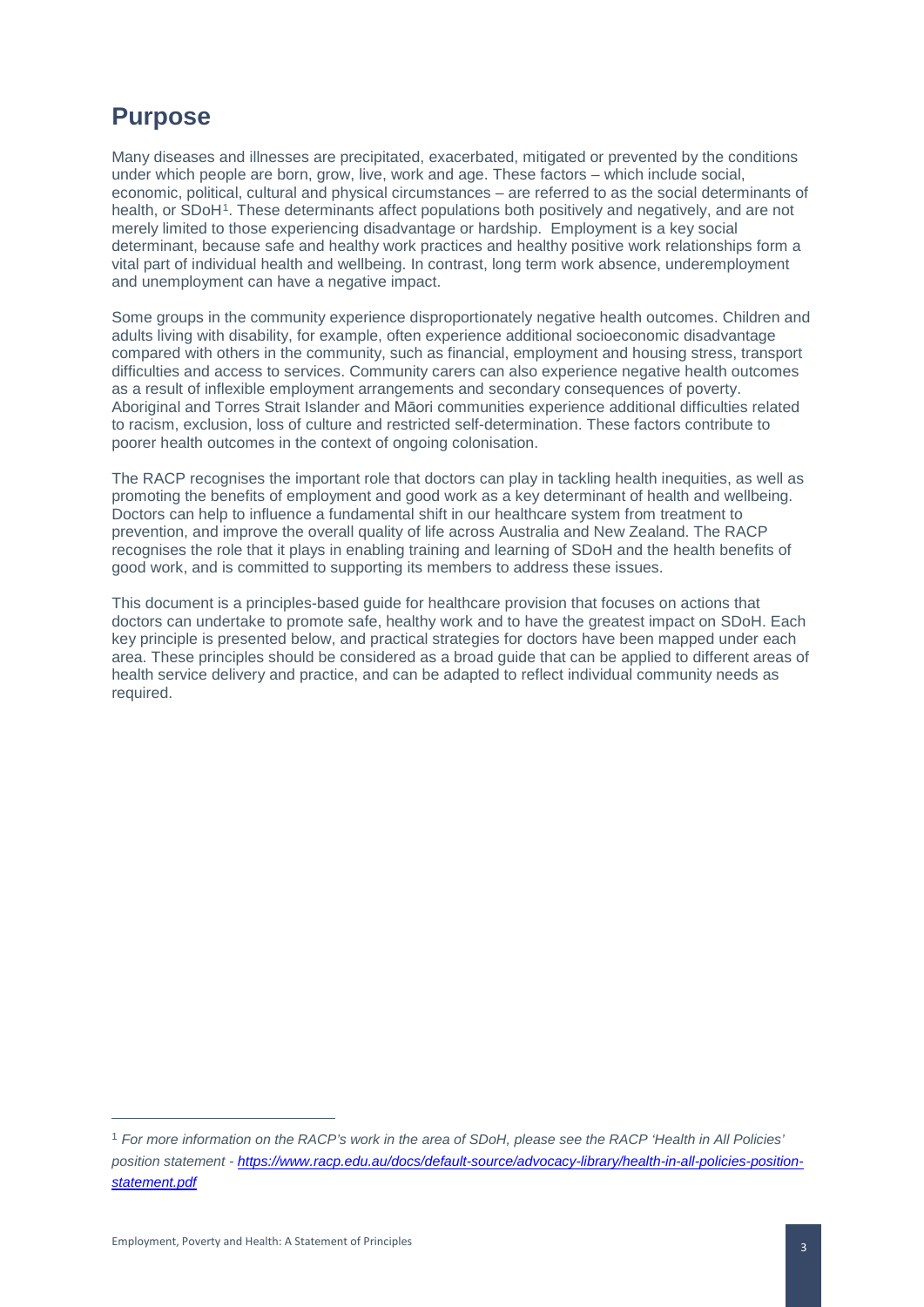# <span id="page-4-0"></span>**Statement of Principles**

### <span id="page-4-1"></span>**1. Leadership**

#### *Doctors are able to lead by example through their own clinical practice in addressing the social determinants of health*

The RACP encourages doctors to examine their local community, their staff, their teams, and their own practice to determine what actions they can take to reduce health inequities and promote the health benefits of good work as an effective means of reducing poverty and social exclusion.

Doctors can regularly reassess their own practice to ensure treatment decisions contribute to health equity for individuals and communities, including focusing on health conditions most affected by SDoH. They should increase and maintain their awareness of health inequities and SDoH, particularly addressing potential bias in medical treatment decisions.

Doctors can improve targeted health provision for individuals and families who are traditionally hard to reach by commissioning measures which include health promotion and ill-health prevention to affect changes to SDoH. By engaging in patient centred care, doctors will be able to provide a more positive strengths-based approach - valuing the patient experience, using shared decision making and integrating considerations of social and economic conditions into treatment planning. Patients should be screened for relevant risk factors where possible, enabling them to be connected to programs which can help them to improve their circumstances. Doctors should ensure that their staff are trained to provide culturally safe and appropriate care which meets their patients' social, cultural, and linguistic needs.

Doctors can provide accessible healthcare for their patients where possible, through providing plain English or culturally appropriate resources, home visits, advanced access/same-day scheduling or improved accessibility of rooms, surgeries and clinics. Patients can be linked to useful local resources and programs in their area, such as local groups with peer-to-peer support or through bi-lateral referral pathways with local service providers. Doctors may also consider the health literacy of their patients, and consider opportunities to enhance this through interpersonal interactions or in organised professional or planning settings.

## <span id="page-4-2"></span>**2. Advocacy**

#### *Doctors can feel empowered to use their expertise to advocate in favour of actions and policies which address SDoH and promote healthy work*

The RACP encourages doctors to act as health advocates on behalf of their patients both in the community, with employers and within the broader political landscape, by supporting actions which improve the health and wellbeing of all people and communities.

As health advocates, doctors have the opportunity to advocate for population health and health equity across all policy areas, including advocating for medical input in decisions within sectors outside of health (e.g. education, employment, or transport). A 'whole of government' approach is necessary to ensure that policymaking can address the environmental, economic, employment and social conditions of patients, particularly in the area of preventive health. Doctors can promote the benefits of research regarding prevention measures and advocate for a strong evidence base for SDoH to influence future policy making, as well as for broader social measures which provide a way out of poverty and enable patients to participate meaningfully in society. The RACP will also continue to advocate for greater action at a government level to address the impact of SDoH on health equity.

Doctors can advocate for more assistance for health professionals to better identify and address SDoH. Increased training in monitoring and evaluation of SDoH in clinical settings, or an increased focus on SDoH in undergraduate and postgraduate medical education will ensure that trainees and doctors are better prepared to identify SDoH and potential risk factors in patients. Doctors can also act as advocates for good work and better working conditions for doctors and staff, particularly in allied health worker professions such as carers or volunteers.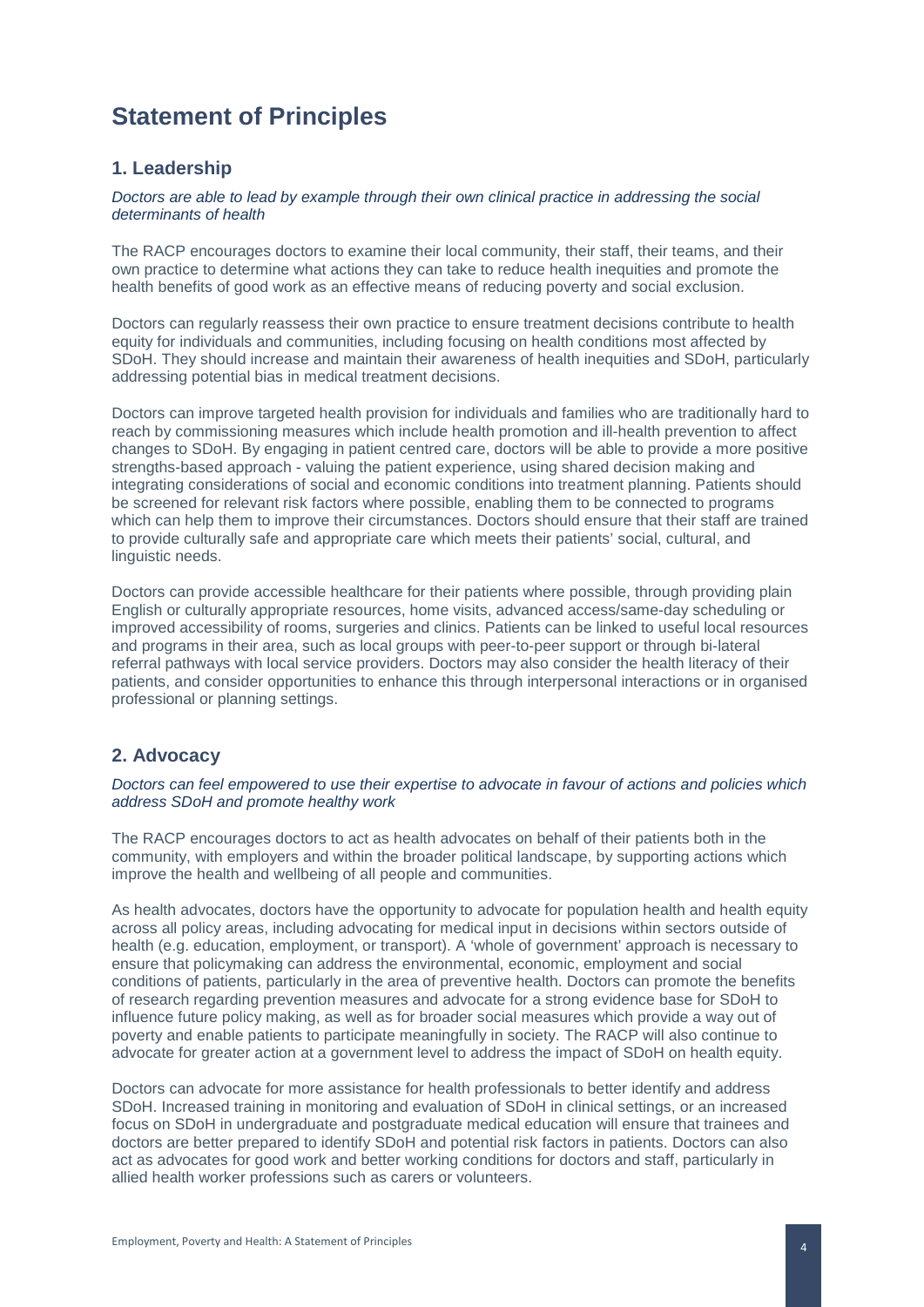Doctors can use their expertise to undertake advocacy on behalf of their individual patients, workers and communities. Doctors are in a unique position to advocate for their patients who may be experiencing hardship, distress or vulnerability. However, they should also take into account their patient's needs, autonomy and beliefs, as well as the availability of support services, and tailor support accordingly. Doctors can advocate on behalf of patients who experience difficulties navigating the health system and government or non-government support systems (e.g. people in rural and remote areas, people living with disability, Aboriginal and Torres Strait Islander and Māori patients, etc). Some examples include writing letters to housing associations on behalf of patients and their families, arranging transportation, or communicating with social workers. It is important that doctors take a patient-centred approach to care which values patient voices and perspectives, and puts patients, their families and carers first and foremost. This will provide for meaningful consumer involvement in discussions and decision making.

# <span id="page-5-0"></span>**3. Teaching and Learning**

#### *Doctors can impart their clinical knowledge regarding SDoH and the health benefits of good work to students and trainees*

Although there have been recent efforts to integrate concepts like SDoH more into medical education, the RACP believes that doctors have a valuable opportunity to impart their own individual experiences and knowledge within the training of future doctors and colleagues through high quality experiential learning about SDoH, including the importance of healthy work as a key determinant of health.

Despite an increased knowledge of SDoH, many young doctors may not see it as an area in which they can practically intervene. Doctors can support and encourage their students to be advocates for SDoH in their own communities; helping them to learn how they can recognise diverse social and economic factors which may influence health, and helping them to identify potential roles that they can play as doctors to address SDoH and promote healthy work in their communities. They can assist trainees to be better equipped to support their patients by familiarising them with referral sources and local social supports available in the community. It is important to address attitudinal issues such as stigma on the part of healthcare providers towards people in poverty or stigma experienced by individuals in poverty with regard to discussing their living conditions and income, as this can be a barrier towards identifying some of the risk factors which contribute to SDoH.

The RACP has a role to play in providing training and learning regarding SDoH and good work, and regarding the influence on population health across many different levels of training, including Basic and Advanced Training, and Continuing Professional Development. Doctors can help to develop and implement policies that support the entry and completion of medical studies by vulnerable or disadvantaged students, to ensure more equitable learning environments.

### <span id="page-5-1"></span>**4. Employment**

#### *Doctors are able to promote the health benefits of good work to patients and employers, and create healthy and equitable working environments for staff*

The RACP encourages doctors to promote the health benefits of good work, both in their practice with patients and within their own work environments to ensure better health and wellbeing outcomes. This includes promoting safe and healthy work practices, a healthy workplace culture, and effective injury management programs for patients. Unemployment and underemployment are key drivers of poverty and poorer health outcomes, and it is crucial that good work is available which provides economic stability, productive engagement and social connections, all of which have a positive effect on overall health and wellbeing.

Doctors should provide a healthy and sustainable work environment for their own employees, and have an active occupational health policy to ensure that workplaces are safe for staff. Doctors can engage in equitable recruitment and recruit staff from different backgrounds, people with disability and within the local community where possible, to create a workplace culture which is conducive to better health and wellbeing.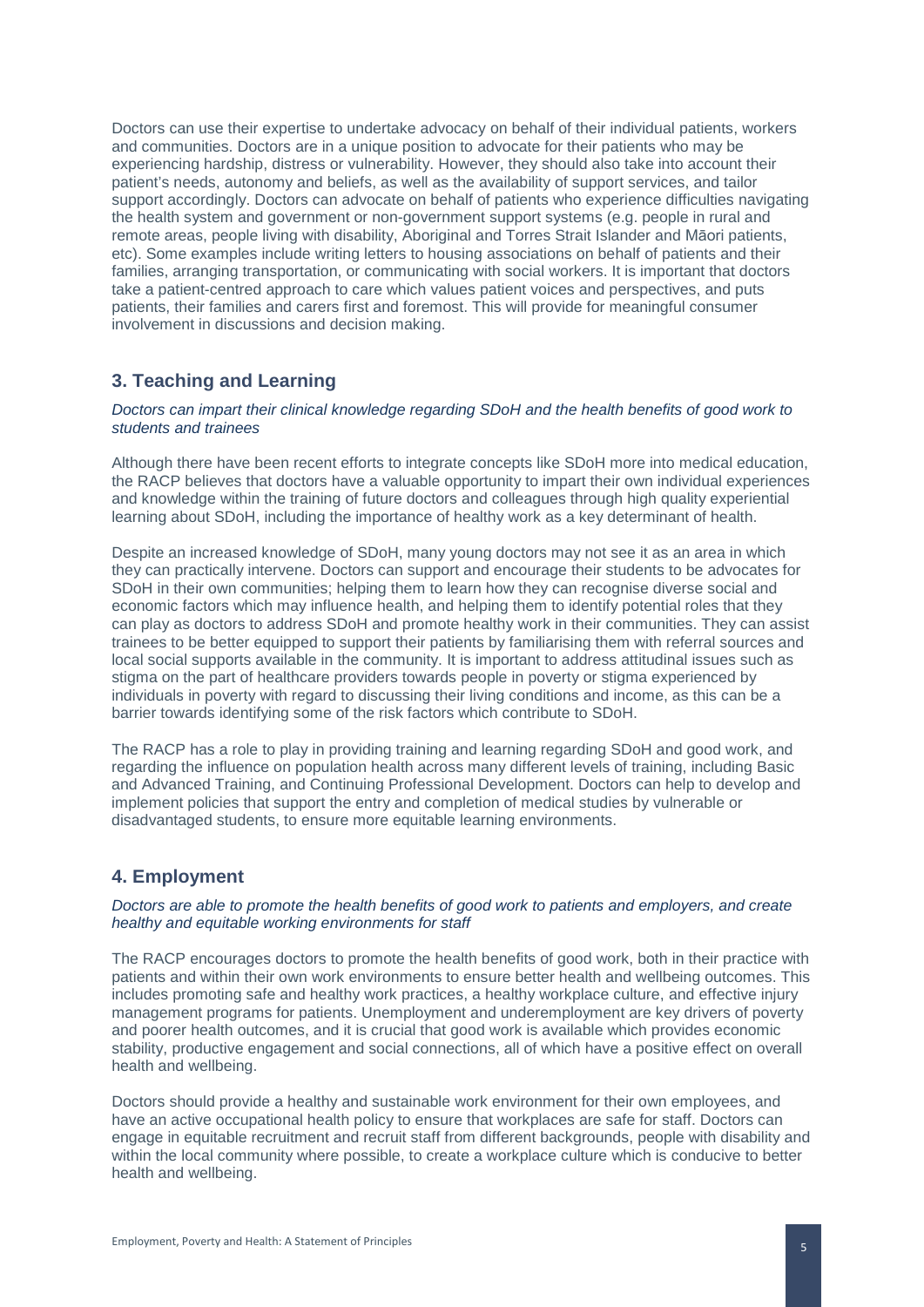Doctors can support their patients to understand and access the health benefits of good work, particularly when entering the workforce for the first time, seeking re-employment or recovering at work following a period of injury or illness. For patients with disability, doctors can work from a strengths-based perspective to establish their work capabilities and provide advice to employers and NDIS planners regarding necessary workplace modifications and appropriate equipment to support them in the workplace, as well as providing referrals to appropriate disability employment services including vocational counselling. However, doctors should be mindful of patient comfort and agency in cases where they are tasked with assessing patient work readiness in the context of accessing social welfare. Effective and equitable management of workplace wellbeing is a key determinant of individual health, wellbeing and productivity[2.](#page-6-2)

### <span id="page-6-0"></span>**5. Collaboration**

#### *Doctors have the opportunity to collaborate both within and outside the health sector to address SDoH and promote the benefits of good work to health and wellbeing*

Actions to address SDoH are best supported through a whole-of-sector response underpinned by collaboration and teamwork. Doctors, health organisations, employers, state and federal government, communities and other NGOs can all work together to support health and wellbeing for all members of our society.

The RACP encourages doctors to collaborate with other public health experts to share their knowledge on SDoH. Collaboration between clinical doctors and public health is important; clinicians should be given the opportunity to remain involved in public health and vice versa through CPD and other training. Collaboration with other organisations both within and outside the health sector, in particular with community organisations and employers, will help to share best practice and knowledge regarding SDoH and healthy work practices. This could materialise through the development of tools, initiatives and community-based programs which promote good health, awareness of SDoH and the health benefits of good work.

Doctors can also provide their expertise to other organisations to ensure that advocacy on SDoH and good work can be more effective and wide-reaching. Working collaboratively with other health organisations can help to strengthen new and existing partnerships, and promote discussion about common issues and potential ways forward, as well as strengthening the base of support for an issue. Strategies implemented at the 'upstream' level will help doctors to be empowered to treat and manage the health effects of SDoH in clinical settings, but requires a collaborative effort amongst health and non-health professionals.

### <span id="page-6-1"></span>**6. Models of Healthcare Delivery**

#### *Doctors can contribute to creating innovative and patient centred models of healthcare*

Actions taken by doctors to address SDoH and promote the benefits of good work can only be maintained and enshrined by systems that are patient and family centred, and that can provide equitable support to communities by managing barriers which commonly impede access to healthcare.

New models of healthcare delivery should address the need for better integration of care delivery, by moving away from fragmented service provision with an insufficient focus on patients, towards a more accessible, patient centred model which is tailored to support the needs of the local community and ensure equity of access (for example, community-controlled health services in Indigenous

 $\overline{a}$ 

<span id="page-6-2"></span><sup>2</sup> *For more information on healthy employment practices, please see other work from the RACP in the area of the Health Benefits of Good Work -* [https://www.racp.edu.au/advocacy/division-faculty-and-chapter-priorities/faculty](https://www.racp.edu.au/advocacy/division-faculty-and-chapter-priorities/faculty-of-occupational-environmental-medicine/health-benefits-of-good-work)[of-occupational-environmental-medicine/health-benefits-of-good-work](https://www.racp.edu.au/advocacy/division-faculty-and-chapter-priorities/faculty-of-occupational-environmental-medicine/health-benefits-of-good-work)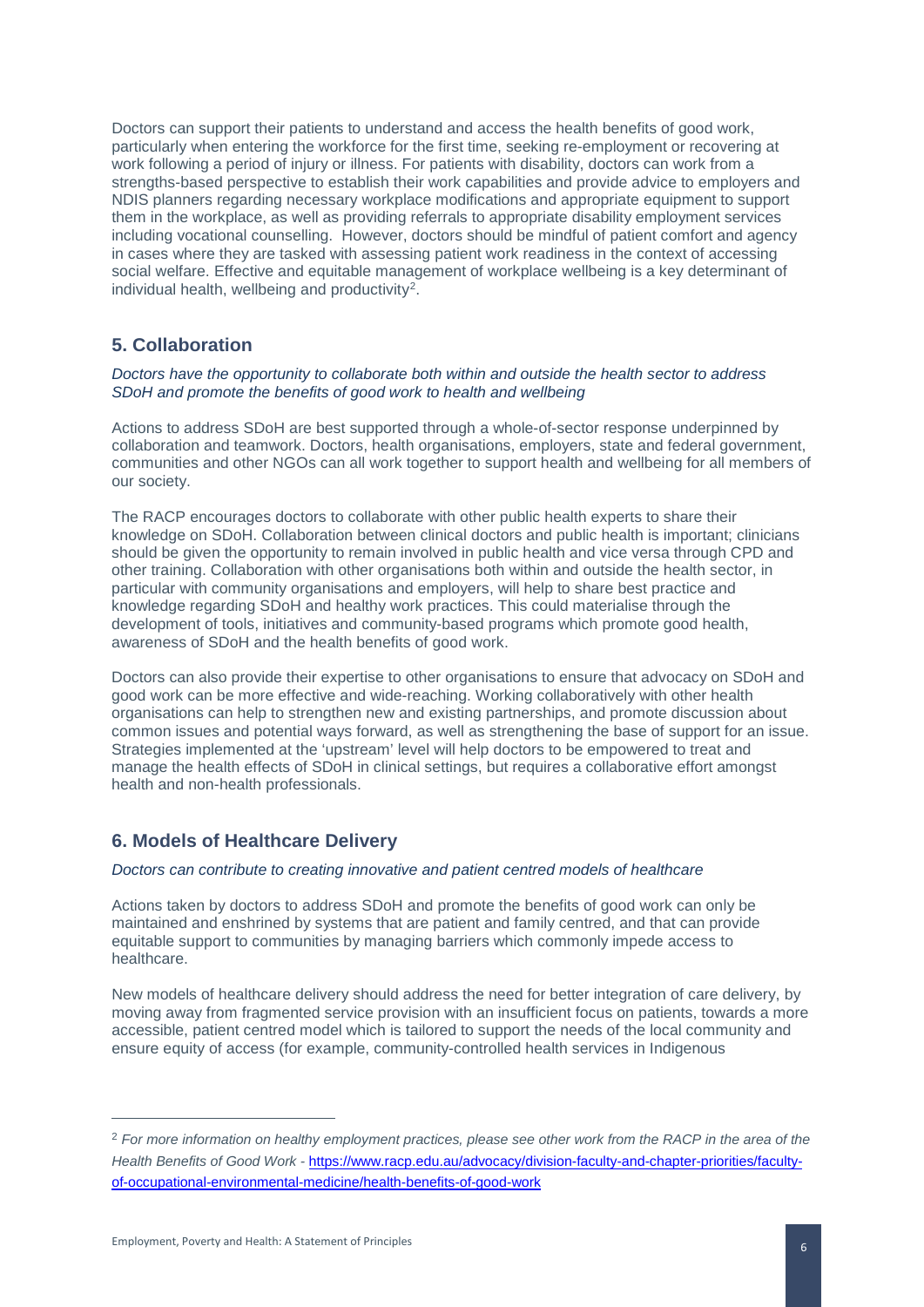communities<sup>[3](#page-7-1)</sup>). Healthcare services may consider examining the current barriers of access in their community, and making adjustments to their services accordingly. This may include co-location of specialist services, providing access to specialist services outside of hospitals, providing clear referral pathways between specialist, primary care, and allied health professionals, and supporting primary care as a main portal for community access to health care.

Innovative models of healthcare delivery are supported by a healthcare workforce that is aware of and equipped to address SDoH in their clinical practice and are able to work outside of the traditional biomedical models of health. Health professionals should be supported by new models of care which enable them to build capacity and capabilities across their local health, employment and social care environment, allowing for new and more flexible ways of providing services. This may materialise in the form of adjusted hours for specialist care, income security health promotion services, or partnering with legal services and other advocacy programs in the community. New models of care can provide an enhanced role as a patient centred, compassionate and integrated healthcare system<sup>[4](#page-7-2)</sup>, and should be underpinned by physical, organisational and staffing structures which facilitate this role.

Within new models of healthcare, doctors can reflect on their own roles and perception of those roles. It has been pointed out that<sup>[5](#page-7-3)</sup>, in moving from an historical era of medical professional dominance, doctors are currently being scrutinised in an era of accountability and market theory. A third era is proposed, one of a new moral ethos, where doctors 'learn to ask less, *"What is the matter with you?"* and more, *"What matters to you?"'.* 

### <span id="page-7-0"></span>**7. Research**

-

#### *Doctors can support and contribute to an evidence base regarding social determinants of health*

Detailed local data on SDoH, including health outcomes and community use of the health system, creates a critical evidence base from which doctors, governments, employers and health organisations can promote and work towards achieving health equity. Doctors, health organisations and employers should support the continued collection and publication of data and research on SDoH and the effects of good work on alleviating poverty and health inequities.

Research on the effects of SDoH and good work, including appropriate interventions, is necessary to pinpoint what works in respective communities. Much of the research that exists regarding the effects of poverty on health is limited to identifying health disparities, which is insufficient and should be complemented by research on practical strategies to address these issues. Doctors need to be able to act on the best evidence available to them; research and evaluation of specific interventions is needed to gain insight into what effectively alleviates the effects of SDoH on health care delivery and health outcomes.

Doctors and health organisations can help to build a foundation of data on patients in their community, and identify particular groups in the community by mapping socio-economic status to identify differential outcomes. Aggregating individual data can help to build a broader picture of the community and its needs, which will help doctors and service providers to better plan services and deliver quality care. Local data can also be a powerful driver for social change, and can assist in advocating to clinicians, key decision-makers, politicians, employers and the general public.

<span id="page-7-1"></span><sup>3</sup> *For more information on the provision of equitable care to Aboriginal and Torres Strait Islander Communities, please see the RACP's Medical Specialist Access Framework -* [https://www.racp.edu.au/docs/default](https://www.racp.edu.au/docs/default-source/default-document-library/medical-specialist-access-framework.pdf?sfvrsn=25e00b1a_0)[source/default-document-library/medical-specialist-access-framework.pdf?sfvrsn=25e00b1a\\_0](https://www.racp.edu.au/docs/default-source/default-document-library/medical-specialist-access-framework.pdf?sfvrsn=25e00b1a_0)

<span id="page-7-2"></span><sup>4</sup> *For more information on the RACP's work in the area of integrated care, please see the RACP Integrated Care Discussion Paper - [https://www.racp.edu.au/docs/default-source/advocacy-library/integrated-care-physicians](https://www.racp.edu.au/docs/default-source/advocacy-library/integrated-care-physicians-supporting-better-patient-outcomes-discussion-paper.pdf)[supporting-better-patient-outcomes-discussion-paper.pdf](https://www.racp.edu.au/docs/default-source/advocacy-library/integrated-care-physicians-supporting-better-patient-outcomes-discussion-paper.pdf)*

<span id="page-7-3"></span><sup>5</sup> *Berwick, D.M (2016) 'Era 3 for Medicine and Health Care' in The Future of US Health Care Policy, JAMA 2016 Apr 5;315(13):1329-30. doi: 10.1001/jama.2016.1509*